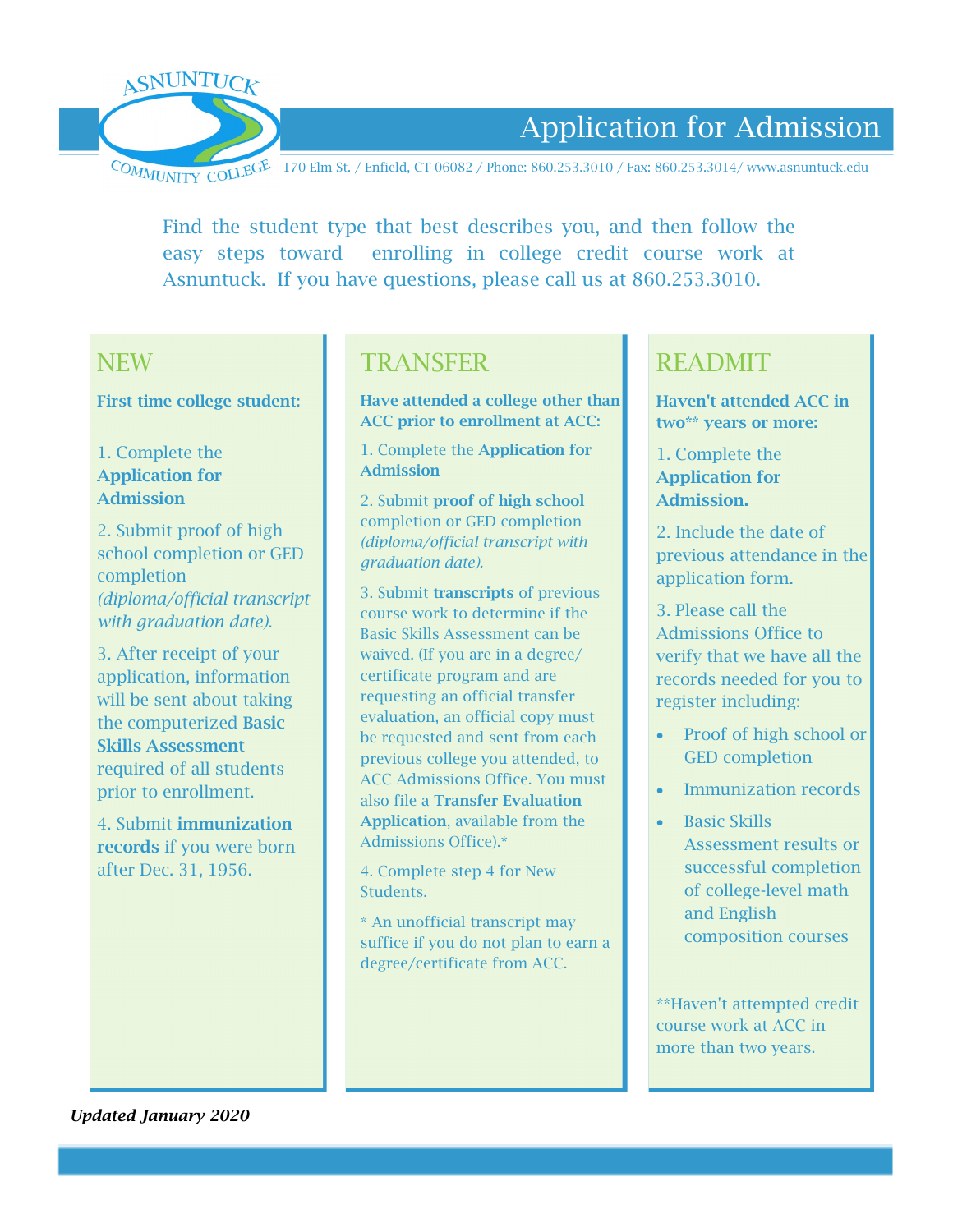

# Degree & Certificate Programs

### **DEGREES**

Program

#### Program Code

|            | <b>M11MA03</b>                               |
|------------|----------------------------------------------|
|            | M11MA67                                      |
|            | M <sub>1</sub> 1M <sub>A</sub> <sub>10</sub> |
|            | M11MA11                                      |
|            | M11MA12                                      |
|            | M11MA29                                      |
|            | M11MA89                                      |
|            | M11MA41                                      |
|            | M11MA47                                      |
|            | M11MA49                                      |
|            | M12MA18                                      |
|            | M12MA51                                      |
|            | M11MA19                                      |
|            | M11MA37                                      |
|            | <b>M11MF11</b>                               |
|            | M11MA97                                      |
|            | M <sub>1</sub> 1M <sub>A</sub> <sub>16</sub> |
|            | M11MA90                                      |
|            |                                              |
| Non-degree | M15MZ99                                      |

## CSCU Transfer Ticket Degrees

Connecticut State Colleges and Universities (CSCU) Transfer Tickets are degree programs providing a pathway for community colleges students to<br>complete degree programs that transfer to Connecticut State Universities (CSU:

Art Studies M12MG21<br>Biology Studies M12MG01 Biology Studies M12MG01<br>Biochemistry Studies M12MG23 Biochemistry Studies Business Studies M12MG12 Chemistry Studies M12MG02 Communication Studies M12MG03 Criminology Studies M12MG04<br>E.C. Teacher Credential Studies M11MG14 E.C. Teacher Credential Studies M11MG14<br>English Studies M12MG05 English Studies

# Program **Program Code**

#### Program Program Code History Studies M12MG06<br>Math Studies M12MG07 Math Studies M12MG07<br>Physics Studies M12MG19 Physics Studies Political Science Studies M12MG08 Psychology Studies M12MG09 Social Work Studies M12MG10 Sociology Studies M12MG11<br>Spanish Studies M12MG20 Spanish Studies

# **Certificates**

| Program                             | <b>Program Code Program</b> |                                     | <b>Program Code</b> |
|-------------------------------------|-----------------------------|-------------------------------------|---------------------|
| <b>Accounting Assistant</b>         | M13MJ22                     | <b>Health Career Pathways</b>       | <b>M13MK55</b>      |
| Advanced MFG Machine Tech.          | <b>M13MK60</b>              | Health Info. Mgmt. Technician       | <b>M13MK64</b>      |
| <b>Advanced Welding</b>             | M13MJ59                     | <b>Human Services Management</b>    | M13MJ11             |
| <b>Business Administration</b>      | M13MJ42                     | <b>Marketing</b>                    | M13MJ25             |
| Certified Admin. Med. Office Skills | M13MK66                     | Electro-Mech. Main. Cert.           | M13MJ91             |
| Certified Phlebotomy Technician     | <b>M13MK62</b>              | <b>Electronics Technology</b>       | M13MJ39             |
| <b>Early Childhood Education</b>    | M13MJ81                     | <b>Office User Specialist</b>       | M13MJ14             |
| Entrepreneur                        | M13MJ86                     | <b>Registered Medical Assisting</b> | M13MJ92             |
| Gerontology                         | M13MJ26                     | <b>Web Designer</b>                 | M13MJ68             |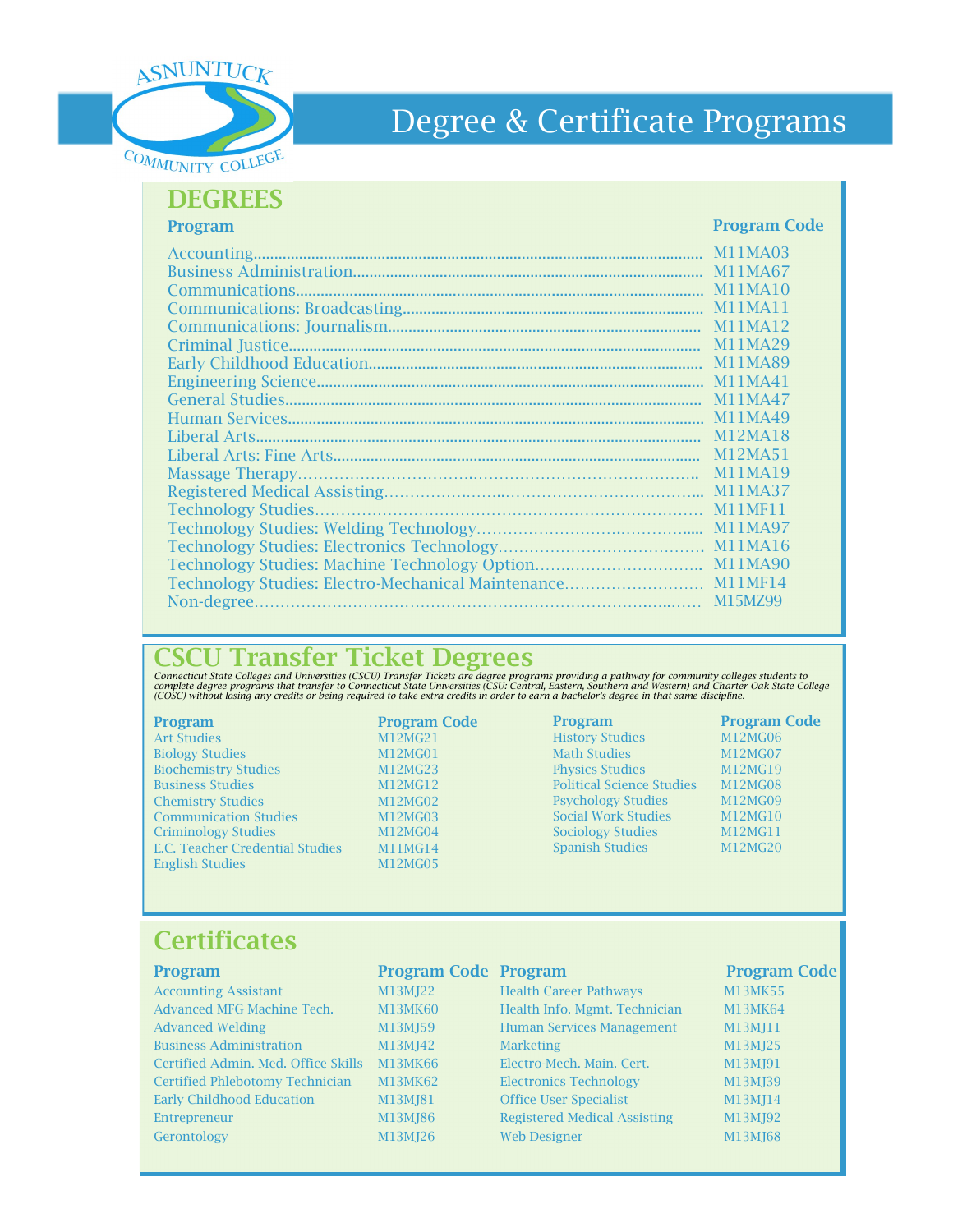# APPLICATION for ADMISSION



#### CONTACT INFORMATION

| Legal Last Name                  |                                        | Legal First Name                                                                                                                                                                               |       | Middle | Previous Maiden/Last Name     |                   |                     |
|----------------------------------|----------------------------------------|------------------------------------------------------------------------------------------------------------------------------------------------------------------------------------------------|-------|--------|-------------------------------|-------------------|---------------------|
| <b>Social Security Number</b>    |                                        | (Social security number requested for purposes of financial aid, federal income tax benefits, provision of<br>some college services, accuracy of student records and other business purposes.) |       |        | Date of Birth<br>(DD)<br>(MM) | (Year)            | Gender<br>M<br>l IF |
| Email                            |                                        |                                                                                                                                                                                                |       |        |                               |                   |                     |
| <b>Mailing</b><br><b>Address</b> | Number & Street                        |                                                                                                                                                                                                | Apt.# | City   |                               | State             | Zip                 |
| Permanent<br><b>Address</b>      | Number & Street                        |                                                                                                                                                                                                | Apt.# | City   |                               | State             | Zip                 |
| Phone<br><b>Numbers</b>          | Cell Phone<br>$\overline{\phantom{a}}$ | Home Phone                                                                                                                                                                                     |       |        | <b>Work Phone</b>             | $\hspace{0.05cm}$ |                     |

#### ATTENDANCE & APPLYING

|           | Have you previously attended this college?           | For which semester                  |
|-----------|------------------------------------------------------|-------------------------------------|
| Yes<br>No | If yes, when?                                        | are you applying?<br>Fall (Aug-Dec) |
|           |                                                      | Spring (Jan-May)                    |
|           | Have you previously attended a CT Community College? | Winter (Dec-Jan)                    |
| Yes<br>No | If yes, where?                                       | Summer (May-Aug)                    |
|           |                                                      | Summer continuing into fall         |
| Yes<br>No | Are you transferring from another college?           | Year                                |

#### FAMILY EDUCATIONAL BACKGROUND

*Check the category that applies to your parent(s) or guardian(s):* 

- $\Box$  Neither attended college
- $\Box$  One or both attended college but did not earn a degree
- $\Box$  One or both earned an associate degree
- $\Box$  One or both earned a bachelor's degree or higher

#### ETHNICITY/RACE

*This information is requested on a voluntary basis by the U.S. Department of Education, National Center for Education Statistics. Your answer will not affect admission to or registration in the college.*

Do you consider yourself to be Hispanic/Latino?

 $\Box$  Yes  $\Box$  No

 $\Box$  White (10)

What is your race? (Select one or more)

| American Indian or Alaskan Native (50) |
|----------------------------------------|
|----------------------------------------|

 $\Box$  Asian (45)

 $\Box$  Black or African American (20)  $\Box$  Native Hawaiian or Other Pacific Islander (80)

| <b>Received Date</b> | Student Type        | Application Fee Paid □ Yes □ No | <b>Credit/Debit Card</b> |
|----------------------|---------------------|---------------------------------|--------------------------|
| BANNER @             | Entered By          | Check#<br>Cash                  |                          |
| Admit Type           | <b>Entered Date</b> | Waived<br><b>Money Order</b>    | Exp. Date                |
|                      |                     |                                 |                          |

#### **CITIZENSHIP**

 $\Box$  Yes  $\Box$  No

Are you a United States citizen? | If no, are you a permanent resident? (green card holder)  $\Box$  Yes  $\Box$  No

#### IN-STATE TUITION

*Out-of-state students may be eligible for a reduced tuition rate through the NEBHE program. For details, see the college catalog or website.*

- 1. Are you eligible for in-state tuition because you have continuously resided in Connecticut for at least one year and Connecticut is your permanent home?  $\Box$  Yes  $\Box$  No
- 2. If "No," can you claim and demonstrate through documentation that you are eligible for in-state tuition?  $\Box$  Yes  $\Box$  No

3. Check here if applying under the New England Regional Student program (NEBHE).  $\Box$  NEBHE

**If you answered "Yes" to question #2 or checked question #3, you must submit a "Declaration of Eligibility for In-State or NEBHE Tuition" for review and determination of eligibility.**

#### MILITARY STATUS

| Are you currently on active duty with the U.S. Armed Forces? (ACTD) $\Box$ Yes $\Box$ No                                                                   |
|------------------------------------------------------------------------------------------------------------------------------------------------------------|
| Are you currently a member of the National Guard or Reserve? (NGRE) $\Box$ Yes<br>N <sub>0</sub>                                                           |
| Have you ever served in the U.S. Armed Forces? (VETI)<br>l Yes<br>  No                                                                                     |
| Are you a dependent of a member of the U.S. Armed Forces? (VETD)<br>Yes  <br>  No                                                                          |
| If you answered "Yes" to any of these questions, you may be entitled to benefits and should meet with<br>the college's Veterans Certifying Official (VCO). |
|                                                                                                                                                            |

 $\blacksquare$  .  $\blacksquare$  .  $\blacksquare$  .  $\blacksquare$  .  $\blacksquare$  .  $\blacksquare$